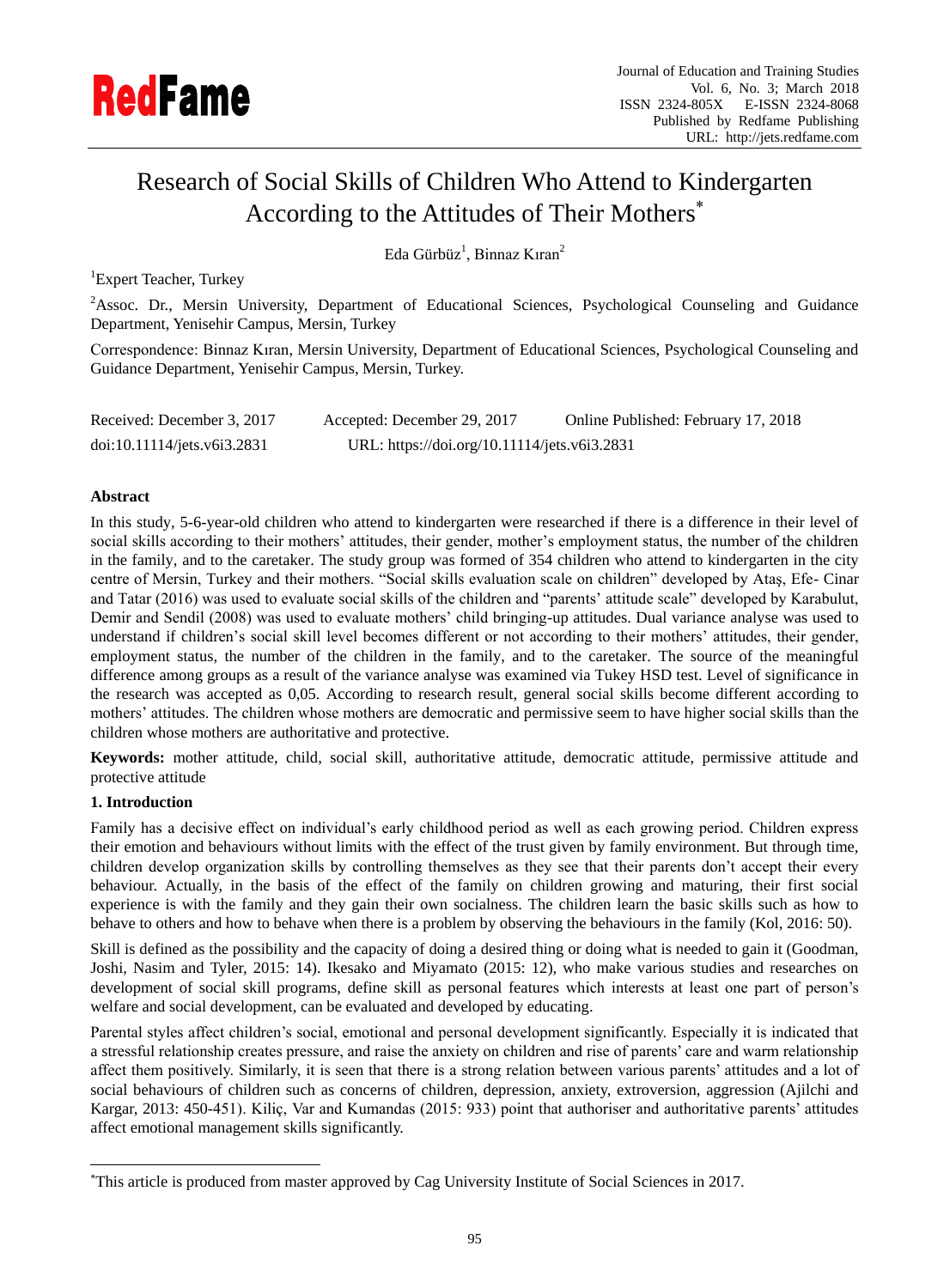Researches applied to different age groups show that parents' attitude affect social and emotional skills. Social skills which have complicated structures have important roles on forming peer relationships in their early childhood period. It is seen that weakness of these skills cause problems in starting and prolongation of relationships and make their peer relationships problematic. In the forming of lack of social skills and anti-social behaviours, educational factors, families, exposure of friends and peers, being in the biological transition period are effective (Brodeski and Hembrough, 2007: 9). It is seen that from these factors, parents' related attitude and behaviour patterns and their personal features affect the children and their self-expression skills which become a part of their socialness process (Kale, Cagdas and Tepeli, 255-256, 260). Rosli (2014: 94-97) hasn't faced a statistically meaningful relation between parents' attitude and behaviours and children's social and emotional behaviour problems and development features in his study which researches the effects of parenthood styles on children's social and emotional development in Muslim families in The USA.

Especially mothers who have intense relationships with their children are thought to be more effective on their children's development. Ajilci and Kargar (2013: 454) say that stress management has importance for mothers' setting a healthier and powerful communication with their children, because mothers' stressful and angry attitudes and behaviours create anxiety on children. Ambrose (2013: 30, 139-140) indicates that mothers' negative reaction against children cause emotion adjustment difficulties on children and lack of basic social skills such as cooperation, self-control, being confident, taking responsibility which are also known as pro-social skills. Naturally, mothers' positive and promotive attitudes and behaviours provide the development of basic skills such as cooperation, self-control, confidence. It is uttered that children' gender is also effective, like the attitudes of their parents on their social development, boys are generally effected by their fathers and girls by mothers (Okumura and Usui, 2010: 4). That's why it can be thought that gender is a dominant factor for the parent's effect on children.

As it can be seen in the literature, children's first social environment, family relationships and parents' attitudes and behaviours affect children's development and social skills. So, it is thought that it would be suitable to research the effects of the differences of mother attitudes on children's social skills in terms of various variables. In this frame, the main problem of this study and sub problems are identified below;

# *1.1 Problem*

Do the 5-6-year-old children's, who attend to kindergarten, social skill level become different according to their mothers' attitudes, their gender, their mothers' marital status, employment status, the number of the children in the family and the caretaker?

# **2. Method**

#### *2.1 Research Model*

The study was conducted in a descriptive relational scanning model. Relational studies search non-causal relations. The impact in these studies may be reciprocal since there is no control or change (Erkus, 2011).

#### *2.2 Study Group*

The study group of the research consisted of 354 children who attended to the kindergarten of the official schools in Mersin provincial centres of Turkey in 2016-2017 educational year and their mothers. In this study, easy-to-find sampling technique was used. "Easy-to-find sampling" is an example applied on individuals who are easy-to-reach, available, and want to participate in the study (voluntary) (Erkus, 2013: 122).

| Mother attitudes | Children's social skill points |          |     |  |  |
|------------------|--------------------------------|----------|-----|--|--|
|                  | X                              | SS       | n   |  |  |
| Democratic       | 321,2500                       | 38,48727 | 112 |  |  |
| Authoritarian    | 232,4819                       | 52,67719 | 83  |  |  |
| Protective       | 258,3523                       | 65,42628 | 88  |  |  |
| Permissive       | 318,2254                       | 41,36361 | 71  |  |  |
| Total            | 284,1949                       | 62,99601 | 354 |  |  |

## *2.3 Data Collection Tools*

#### 2.3.1 Parent's Attitude Scale (PAS)

Parental attitude scale was developed by Karabulut, Demir, and Sendil (2008) to measure parenting attitudes of parents who have children between 2-6 years of age. The scale is in likert style. In the scoring of the items, "It always happens" gets 5, "It is never like this" gets 1 point. The scores obtained from each dimension are calculated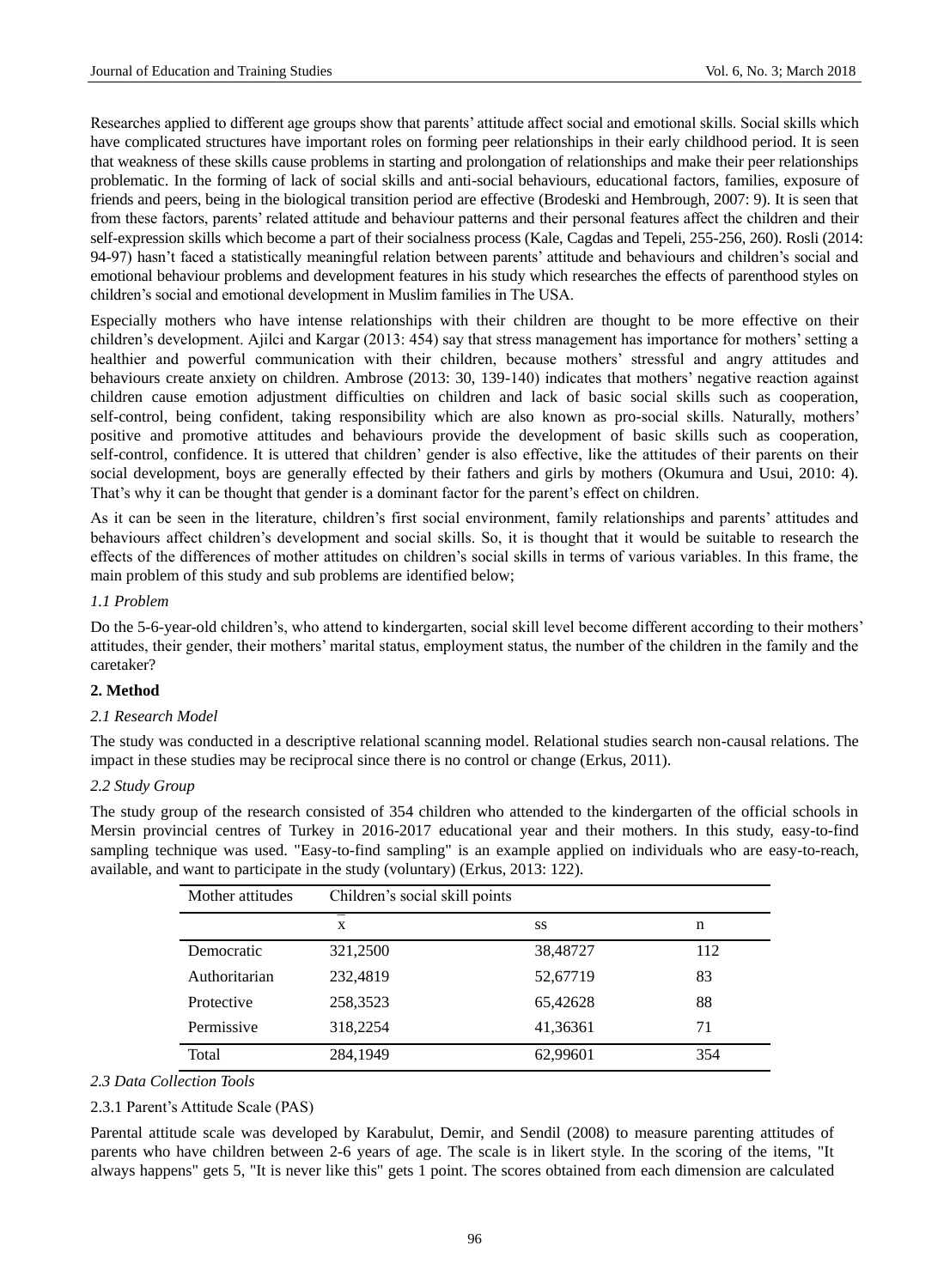separately and one score is obtained for each dimension. Taking a high score means adopting the attitude that dimension represents.

# 2.3.2 Social Skills Assessment Scale (SSAS)

The Social Skill Assessment Scale (SSAS) was developed by Ataş, Efe, Cinar and Tatar (2016). Within the scope of the validity examination, since 7 sub-dimensions were defined as Relationship Initiation and Maintenance Skills (RIMS), Assertiveness Skills (AS), Feelings for Emotions (FE), Coping with Aggressive Behaviour and Instincts Skills (CABIS), Problem Solving Skills (PSS), Plan Making (PM) and Group Interaction and Ability to Do Work (GIADW) prior to the application, structural validity of SSAS was tested by Confirmatory Factor Analysis (CFA) of the actual application data. When the total scores of SSAS and sub-dimension scores were examined, it was found that the scale was valid and reliable (Ataş, et all. 2016: 74-75).

## *2.4 Analysis of the Data*

First of all, the attitudes of the mothers were classified as democratic, authoritarian, protective and permissive. At the same time, children's social skills were organized according to their teacher's views. Whether the children's level of social skills differed according to the attitudes of the mother and the gender of the child, the marital status of the mother, the working status of the mother, the number of children in the family, the caretaker of the child was tested by Analysis of Variance. As a result of the variance analysis, the Tukey HSD test was used to find the source of the significant difference between the groups. Level of significance in the research was accepted as 0,05.

## **3. Findings**

Whether the children's level of social skills differed according to the attitudes of the mother and the gender of the child, the marital status of the mother, the working status of the mother, the number of children in the family, the caretaker of the child was examined and the findings were presented in Table1.

Table 1. Results of Variance Analysis on Children's Social Skill Scores According to the Attitudes of the Mothers and Various Variables

| Source of Variance                                | Sum of Squares | Sd                      | Mean Square | F      | p    |  |  |  |
|---------------------------------------------------|----------------|-------------------------|-------------|--------|------|--|--|--|
| According to children's gender                    |                |                         |             |        |      |  |  |  |
| Mother attitudes                                  | 503223,185     | 3                       | 167741,062  | 66,376 | ,000 |  |  |  |
| Children's gender                                 | 4338,092       | $\mathbf{1}$            | 4338,092    | 1,717  | ,191 |  |  |  |
| Mother attitudes *                                |                |                         |             |        |      |  |  |  |
| Children's gender                                 | 6686,405       | 3                       | 2228,802    | .882   | .451 |  |  |  |
| Error                                             | 874388,063     | 346                     | 2527,133    |        |      |  |  |  |
| Total                                             | 29992309,000   | 354                     |             |        |      |  |  |  |
| According to mother's marital status              |                |                         |             |        |      |  |  |  |
| Mother attitudes                                  | 96262,952      | 3                       | 32087,651   | 12,653 | ,000 |  |  |  |
| Mother's marital status                           | 14233,188      | 3                       | 4744,396    | 1,871  | ,134 |  |  |  |
| Mother attitudes *                                | 14714,980      | 8                       | 1839,372    | ,725   | ,669 |  |  |  |
| Mother's marital status                           |                |                         |             |        |      |  |  |  |
| Error                                             | 859698,041     | 339                     | 2535,982    |        |      |  |  |  |
| Total                                             | 29992309,000   | 354                     |             |        |      |  |  |  |
| According to mother's employment status           |                |                         |             |        |      |  |  |  |
| Mother attitudes                                  | 471013,652     | $\overline{\mathbf{3}}$ | 157004,551  | 61,733 | ,000 |  |  |  |
| Mother's employment                               | 1,254          | $\mathbf{1}$            | 1,254       | ,000   | .982 |  |  |  |
| Mother attitudes *                                |                |                         |             |        |      |  |  |  |
| Mother's employment                               | 4101,968       | 3                       | 1367,323    | .538   | .657 |  |  |  |
| Error                                             | 879975,507     | 346                     | 2543,282    |        |      |  |  |  |
| Total                                             | 29992309,000   | 354                     |             |        |      |  |  |  |
| According to the number of children in the family |                |                         |             |        |      |  |  |  |
| Mother attitudes                                  | 128946.416     | 3                       | 42982,139   | 17,564 | ,000 |  |  |  |
| Children number                                   | 11982,728      | 6                       | 1997,121    | .816   | .558 |  |  |  |
| Mother attitudes *                                |                |                         |             |        |      |  |  |  |
| Children number                                   | 50730,875      | 12                      | 4227,573    | 1,728  | ,060 |  |  |  |
| Error                                             | 812440,973     | 332                     | 2447,111    |        |      |  |  |  |
| Total                                             | 29992309,000   | 354                     |             |        |      |  |  |  |
| According to the child's caretaker                |                |                         |             |        |      |  |  |  |
| Mother attitudes                                  | 411982,165     | 3                       | 137327,388  | 54,016 | ,000 |  |  |  |
| Caretaker                                         | 7,322          | $\mathbf{1}$            | 7,322       | ,003   | .957 |  |  |  |
| Mother attitudes *                                | 4364,817       | 3                       | 1454,939    | ,572   | ,634 |  |  |  |
| Caretaker                                         |                |                         |             |        |      |  |  |  |
| Error                                             | 879654,597     | 346                     | 2542,354    |        |      |  |  |  |
| Total                                             | 29992309,000   | 354                     |             |        |      |  |  |  |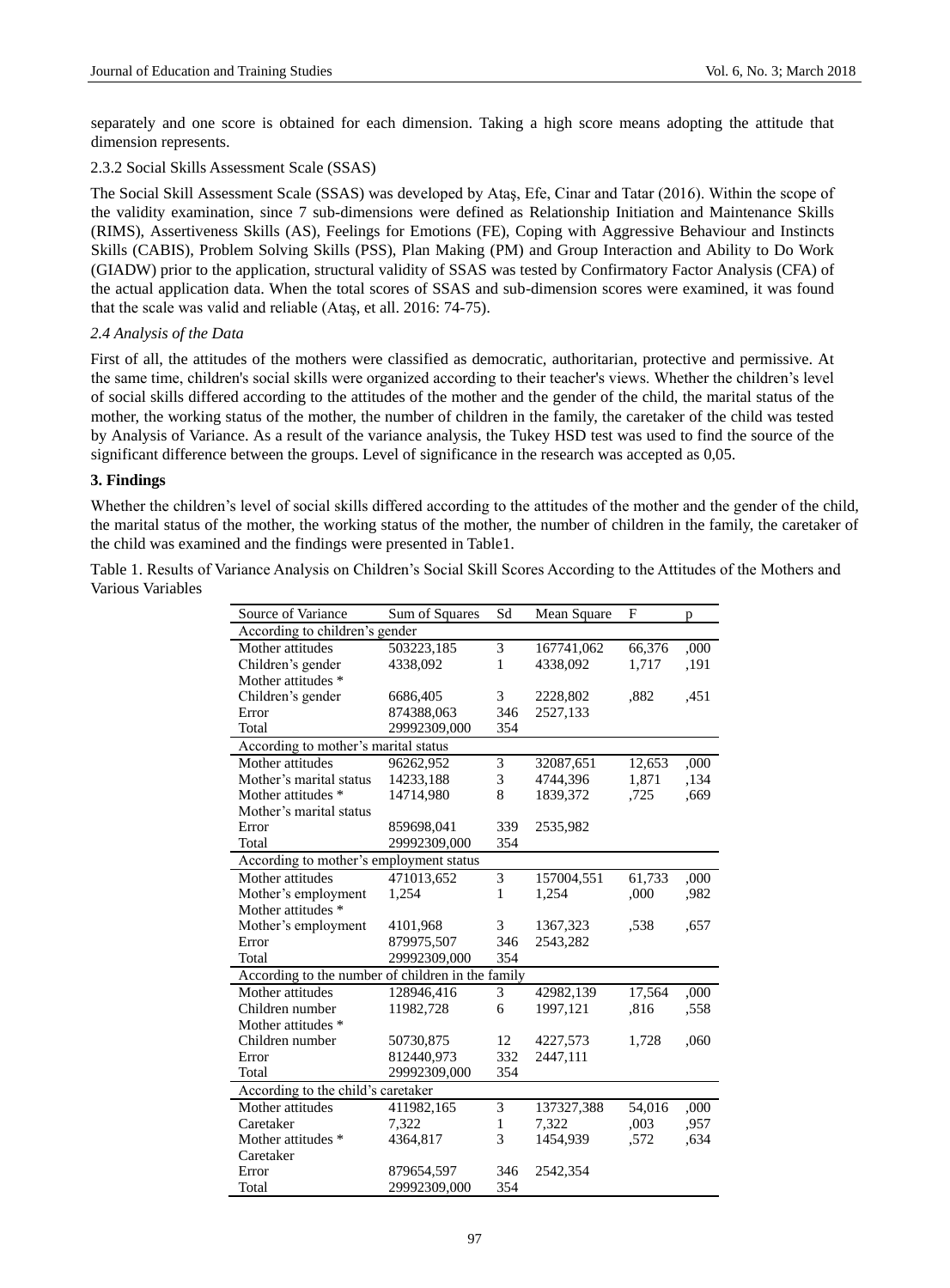According to the results of the analysis in Table 1, there is a statistically significant difference between democratic  $_{(A)}$ 321,25, ss:38, n:112), authoritarian ( $_{Avg: 232,49, ss:53, ns:83}$ ), protective ( $_{Avg: 258,35, ss:65, ns:85}$ ), permissive ( $_{Avg: 318,22, ss:41, n:71}$ ) mother attitudes  $[F_{(3, 354)} = 503223, 185 \text{ p} \le 0.05]$ . In other words, according to mothers' attitudes, children's social skills score averages are different. When the gender of the children, the marital status of the mother, the mother's working and not working, the number of the children in the house and the person who takes care of the child are examined, it is seen that there is no difference between the general social skills scores of the children. Furthermore, when the mother's attitudes and variables were taken together, no significant difference was found between them. When the source of the difference is examined according to the mother's attitudes, it is seen that the children of the democratic and permissive mothers have higher social skills than the children of the other mothers.

## **4. Discussion**

According to the research result, 5-6 year old children's, who attend to kindergarten, social skills become different according to their mothers' attitudes. The children whose mothers are democratic and permissive have higher social skills than the children whose mothers have authoritative and protective attitudes. These results show that mothers' attitudes have an important role on children's social skills development which is an important development field. Parents' attitudes are one of the important variables which form the content of the relationship between parents and their children. Parents adjust their attitudes and behaviours according to their belief and values, their child-growing knowledge and many other factors (Abu-Rabia and Yaari, 2012: 171). Bierman and Furman (1984: 153-159) claim that social skills can be learnt. Learning by modelling is important for children's first experiences to become inside the family. Children's first development period occurs under the control and supervision of family which cause children to socialize by observing behaviours and roles in the family (Kol, 2016: 50). It is accepted that parents' positive and supportive attitudes have positive affect on children's social skills development in their social growing (Kilic, Var and Kumandas, 2015: 933). It is seen that especially oppressive and authoritative attitudes affect psycho-social development negatively and form a lot of social behaviour and emotions such as concern, depression, anxiety, extroversion and aggression (Ajilchi and Kargar, 2013: 450-451).

The problems because of the lack of social skills in children show themselves fairly in early periods. Moreover, these problems may cause permanent affect which will last for the whole life (Brodeski and Hembrough, 2007: 9). Although parents' effect on children is accepted as a result of role modelling, mothers' attitudes and behaviours has won a privileged place as children have interaction with the mother starting before the birth (Ambrose, 2013: 139-140). Mothers' negative attitudes towards children affect their social skills and emotional conditions negatively as child-mother relationships are mostly on emotional bases. But mothers' positive attitudes and behaviours towards children accelerate their basic skills development such as self-control and self-confidence (Ajilci and Kargar, 2013: 454).

According to Hasting and Rubin (1999: 736-736), Kandir and Alpan (2008: 37) and Ozkafaci (2012: 52-59) children whose parents are democratic and try to understand and listen to their children have higher social skills. Ambrose (2013: 127-128) who supports this idea indicates that mothers who have negative attitudes towards children cause their children's social skills weaken. According to Logan (2006: 50-53), warmness towards children at home affects their social skills development positively. Studies of Tösten, Han and Anik (2017: 172-173) and Kaya, Bozaslan and Geng (2011: 1400-1401) point that democratic attitudes have positive effects. According to them, democratic attitudes explain 20% of the problem solving skills. When it is taken into account that families who have supportive attitudes show balanced and warm attitude, it can be said that the findings of these studies show similarity with this study which gives positive results in terms of democratic parents' attitudes.

Democratic and permissive parents attitudes can sometimes be studied as single or two different attitudes in the literature. Vijila, Thomas and Ponnusamy (2013: 35) also studied the relationship between children's who are at puberty period social skills development and parents' attitudes and found that permissive parents attitudes affect children's social skills meaningfully positive. Scammell (2011: 54-55) indicates that mothers' attitudes and stress affect children's social skills. In another study which takes permissive and democratic attitudes separately, the effect of the parents' attitudes on mentally disabled children's social skills was studied. According to the mentioned study of Aydin and Sönmez (2014: 163), parents' democratic attitudes have positive affect on mentally disabled children's social skills.

In this study, there was no relationship between the other variables included in the survey and social skills. Especially, gender-related outcomes do not resemble the results of previous investigations. It is stated that the gender variable is influential; boys are more influenced by their fathers, and girls from their mothers. The main reason for this is that boys have a stronger relationship with their fathers than their mothers and girls have a stronger relationship with their mothers compared to their fathers (Okumura and Usui, 2010: 4). Therefore, gender matching in parental effects in children appears to be a dominant factor. According to Yilmaz (2014: 60-69), the age and gender of the students who go to the  $6<sup>th</sup>$ ,7<sup>th</sup> and 8<sup>th</sup> classes have an effect on the level of social skills. The study of Ozy ürek and Ozkan (2015: 84) for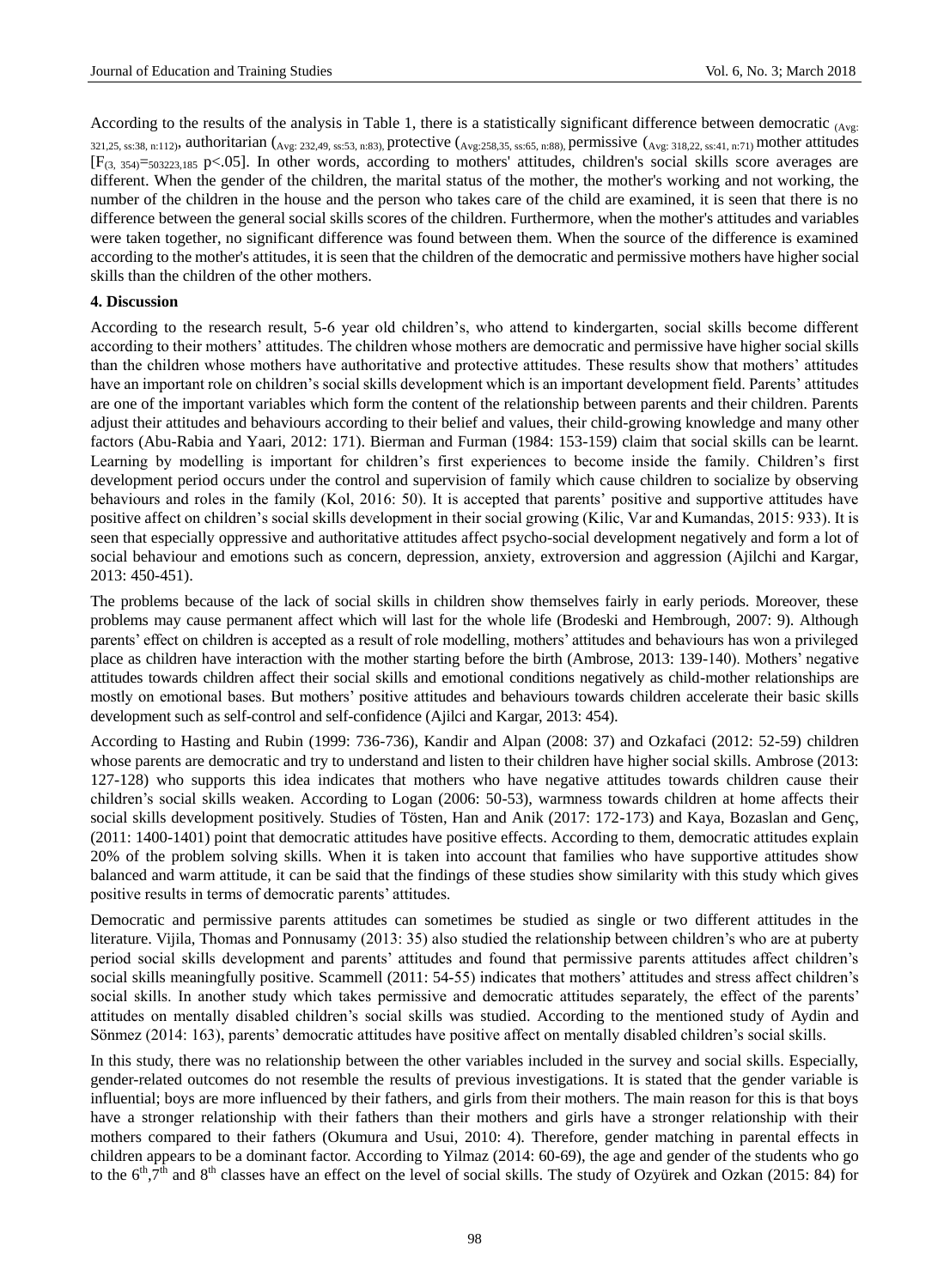adolescents also indicates that there is a relationship between the age of adolescents and social skills. However, these results are also seen to be limited. When social development and mother attitudes of 5-6-year old children are mentioned, it can be said that previous researches support the result of this research.

## **5. Result**

According to the results of the research, the social skills of the children differ according to the attitudes of the mothers. Mothers who have democratic and permissive attitudes seem to have children with higher social skills than mothers with authoritarian and protective attitudes. The social skills differ according to the gender of the child, the marital status of the mother, the employment status, the number of children in the family, and the person who cares about the child. Due to the influence of parental attitudes on child development, it is seen that parents are involved in development programs applied in many parts of the world nowadays, as well as awareness raising activities for parents about developing attitudes (Boyd et al., 2005: 5). For this reason, attention should be paid to the inclusion of trainings for mothers into programs for improving children's social skills. In pre-school education, it is necessary to increase the number of activities for parents, especially mothers, to identify their children and spend more time together. In addition, the influence of mother attitudes on other developmental areas of children can be examined.

#### **References**

- Abu-Rabia, S., & Yaari, I. (2012). Parent's Attitudes and Behavior, the Learning Environment, and Their Influence on Children's Early Reading Achievement, *Open Journal of Modern Linguistics, 2*(4), Online, December, 170-179.
- Ajilchi, B., & Kargar, F. R. (2013). The Impact of a Parenting Skills Training Program on Stressed Mothers and Their Children's Depression Level, *Procedia-Social and Behavioral Sciences, 84*, 450-456. <https://doi.org/10.1016/j.sbspro.2013.06.583>
- Ambrose, H. (2013). Young Children's Emotion Regulation and Social Skills: The Role of Maternal Emotional Socialization and Mother-Child Interactional Synchrony, University of Windsor Electronic Theses and Dissertations, Degree of Doctor of Philosophy at the University of Windsor, Ontario, CANADA.
- Atas, A. T., Efe-Cinar, H. I., & Tatar, A. (2016). Development of Social Skill Assessment Scale and Examination of Its Psychometric Properties, *Turkish Psychological Counseling and Guidance Journal, 6*(46), 71-85.
- Bierman, K. L., & Furman, W. (1984). The Effects of Social Skills Training and Peer Involvement on the Social Adjustment of Preadolescents, *Child Development, 55*(1), February, 151-162. <https://doi.org/10.2307/1129841>
- Boyd, J., Barnett, W. S., Bodrova, E., Leong, D. J., & Gomby, D. (2005). Promoting Children's Social and Emotional Development Through Preschool Education, National Institute for Early Education Research, New Brunswick, Canada.
- Bozaslan, H. (2012). An Investigation of pre-service Teachers' Parents to the Epistemological Belief and Alternative Cognitive Properties (A Research in Harran University), *Journal of European Education (JEE), 2*(1), 28-40.
- Brodeski, J., & Hembrough, M. (2007). Improving Social Skills in Young Children, Saint Xavier University Chicago, Illinois, May, USA.
- Demir, E. K., & Sendil, G. (2008). Parent Attitude Scale (PAS), *Turkish Psychological Articles, 11*(21), 26-27.
- Goodman, A., Joshi, H., Nasim, B., & Tyler, C. (2015). Social and Emotional Skills İn Childhood and Their Long-Term Effects On Adult Life, A Review for The Early Intervention Foundation, 11th March 2015.
- Hastings, P. D., &Rubin, K. H. (1999). Predicting Mothers' Beliefs about Preschool-Aged Children's Social Behavior: Evidence for Maternal Attitudes Moderating Child Effects, *Child Development, 70*(3), 722-741. <https://doi.org/10.1111/1467-8624.00052>
- Ikesako, H., & Miyamoto, K. (2015). Fostering Social and Emotional Skills Through Families, Schools and Communities: Summary of International Evidence and Implication for Japan's Educational Practices and Research, OECD Education Working Papers, No. 121, OECD Publishing, Paris. <https://doi.org/10.1787/5js07529lwf0-en>
- Kale, U., Cagdas, A., & Tepeli, K. (2013). Investigating the effect of parents' education level on skills of expressing emotions of primart 1st grade students, *Journal of Research in Education and Teaching, 2*(2), 254-262.
- Kandir, A., & Alpan, Y. (2008). The Effects of Parental Behavior on the Socio-Emotional Development in Preschool, *Family and Society, 104*(14), 33-38.
- Kaya, A. H., Bozaslan, H., & Genç, G. (2012). The Effect of the Parents' Attitudes on University Students' Problem-Solving Skills, Social Concerns and Academic Achievement, *Dicle University Ziya Gökalp Education Faculty Journal, 18*, 208-225.